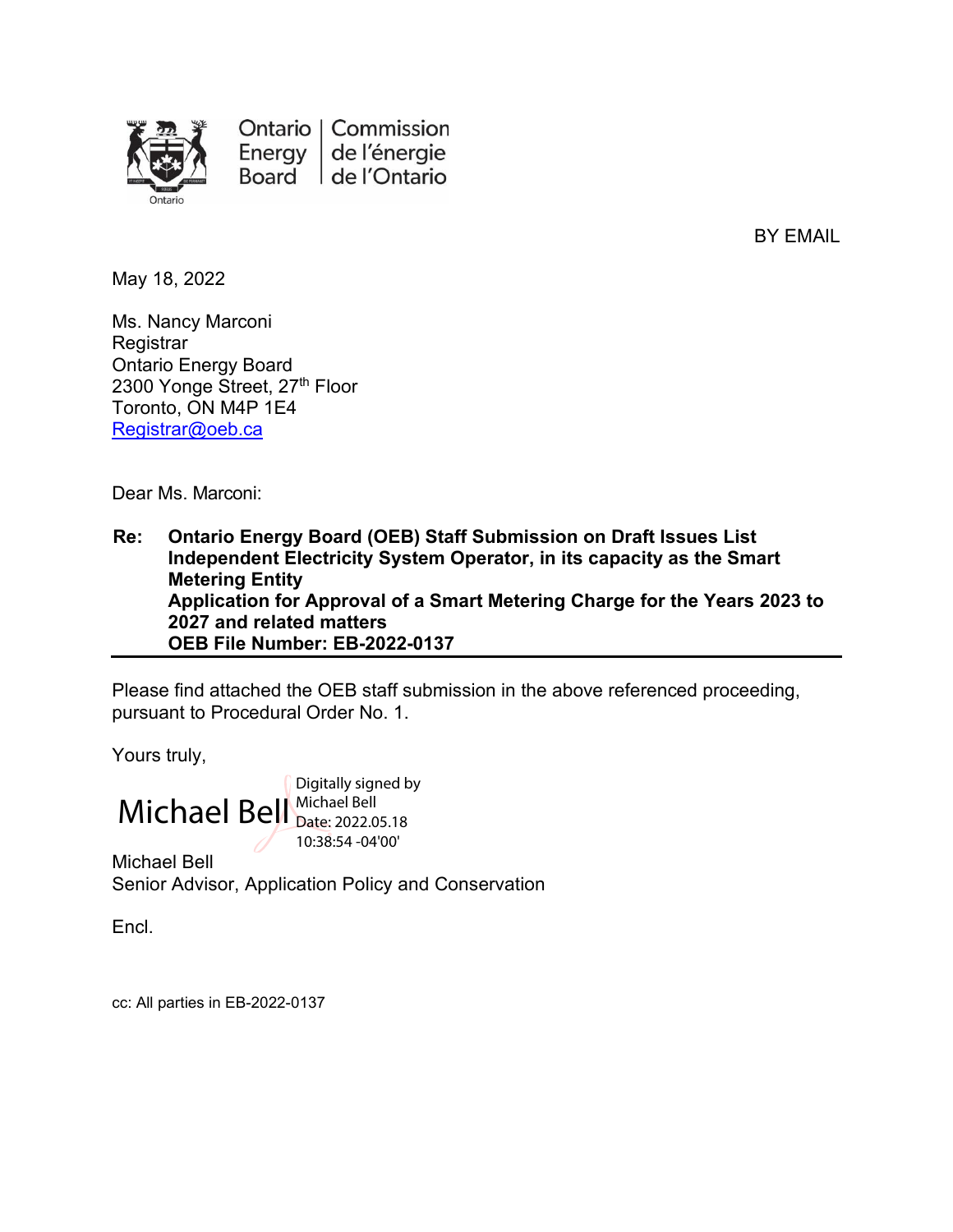

# **ONTARIO ENERGY BOARD**

## **OEB Staff Submission on Draft Issues List**

**Independent Electricity System Operator, in its capacity as the Smart Metering Entity**

**Application for Approval of a Smart Metering Charge for the Years 2023 to 2027 and related matters**

**EB-2022-0137**

**May 18, 2022**